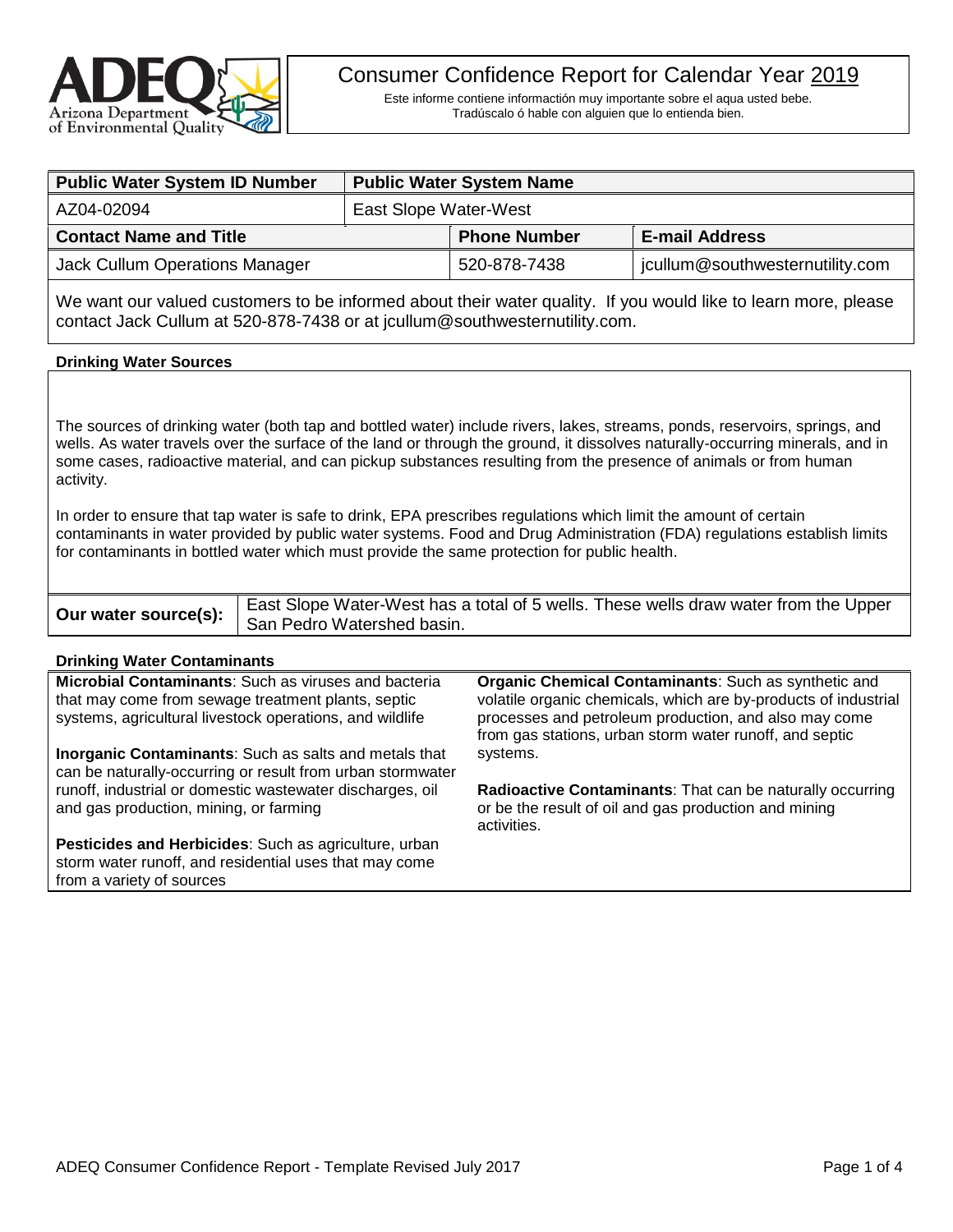## **Vulnerable Population**

Drinking water, including bottled water, may reasonably be expected to contain at least small amounts of some contaminants. The presence of contaminants does not necessarily indicate that water poses a health risk. Some people may be more vulnerable to contaminants in drinking water than the general population.

Immuno-compromised persons such as persons with cancer undergoing chemotherapy, persons who have undergone organ transplants, people with HIV-AIDS or other immune system disorders, some elderly, and infants can be particularly at risk from infections. These people should seek advice about drinking water from their health care providers.

For more information about contaminants and potential health effects, or to receive a copy of the U.S. Environmental Protection Agency (EPA) and the U.S. Centers for Disease Control (CDC) guidelines on appropriate means to lessen the risk of infection by *Cryptosporidium* and microbiological contaminants call the EPA *Safe Drinking Water Hotline* at 1-800- 426-4791.

# **Source Water Assessment**

Based on the information currently available on the hydrogeologic settings and the adjacent land uses that are in the specified proximity of the drinking water source(s) of this public water system, the Arizona Department of Environmental Quality (ADEQ) has given a high risk designation for the degree to which this public water system drinking water source(s) are protected. A designation of high risk indicates there may be additional source water protection measures which can be implemented on the local level. This does not imply that the source water is contaminated nor does it mean that contamination is imminent. Rather, it simply states that land use activities or hydrogeologic conditions exist that make the source water susceptible to possible future contamination.

Further source water assessment documentation can be obtained by contacting ADEQ.

### **Definitions**

**Treatment Technique (TT)**: A required process intended to reduce the level of a contaminant in drinking water

**Level 1 Assessment**: A study of the water system to identify potential problems and determine (if possible) why total coliform bacteria was present

**Level 2 Assessment**: A very detailed study of the water system to identify potential problems and determine (if possible) why an *E. coli* MCL violation has occurred and/or why total coliform bacteria was present

**Action Level (AL)**: The concentration of a contaminant which, if exceeded, triggers treatment, or other requirements

**Maximum Contaminant Level (MCL)**: The highest level of a contaminant that is allowed in drinking water

**Maximum Contaminant Level Goal MCLG)**: The level of a contaminant in drinking water below which there is no known or expected risk to health

**Maximum Residual Disinfectant Level (MRDL)**: The level of disinfectant added for water treatment that may not be exceeded at the consumer's tap

**Maximum Residual Disinfectant Level Goal (MRDLG)**: The level of disinfectant added for treatment at which no known or anticipated adverse effect on health of persons would occur

**Minimum Reporting Limit (MRL)**: The smallest measured concentration of a substance that can be reliably measured by a given analytical method

**Millirems per year (MREM)**: A measure of radiation absorbed by the body

**Not Applicable (NA)**: Sampling was not completed by regulation or was not required

**Not Detected (ND or <):** Not detectable at reporting limit

**Nephelometric Turbidity Units (NTU)**: A measure of water clarity

**Million fibers per liter (MFL)**

**Picocuries per liter (pCi/L)**: Measure of the radioactivity in water

**ppm**: Parts per million or Milligrams per liter (mg/L)

**ppb**: Parts per billion or Micrograms per liter (µg/L)

**ppt**: Parts per trillion or Nanograms per liter (ng/L)

| Nanograms per liter (ng/L)    | ppm $\times$ 1000 = ppb |
|-------------------------------|-------------------------|
| ppq: Parts per quadrillion or | $ppb \times 1000 = ppt$ |
| Picograms per liter (pg/L)    | ppt $\times$ 1000 = ppq |

### **Lead Informational Statement:**

Lead, in drinking water, is primarily from materials and components associated with service lines and home plumbing. If present, elevated levels of lead can cause serious health problems, especially for pregnant women and young children. East Slope Water-West is responsible for providing high quality drinking water, but cannot control the variety of materials used in plumbing components. When your water has been sitting for several hours, you can minimize the potential for lead exposure by flushing your tap for 30 seconds to 2 minutes before using water for drinking or cooking. Information on lead in drinking water, testing methods, and steps you can take to minimize exposure is available from the Safe Drinking Water Hotline or at [www.epa.gov/safewater/lead.](http://www.epa.gov/safewater/lead)

### **Water Quality Data – Regulated Contaminants**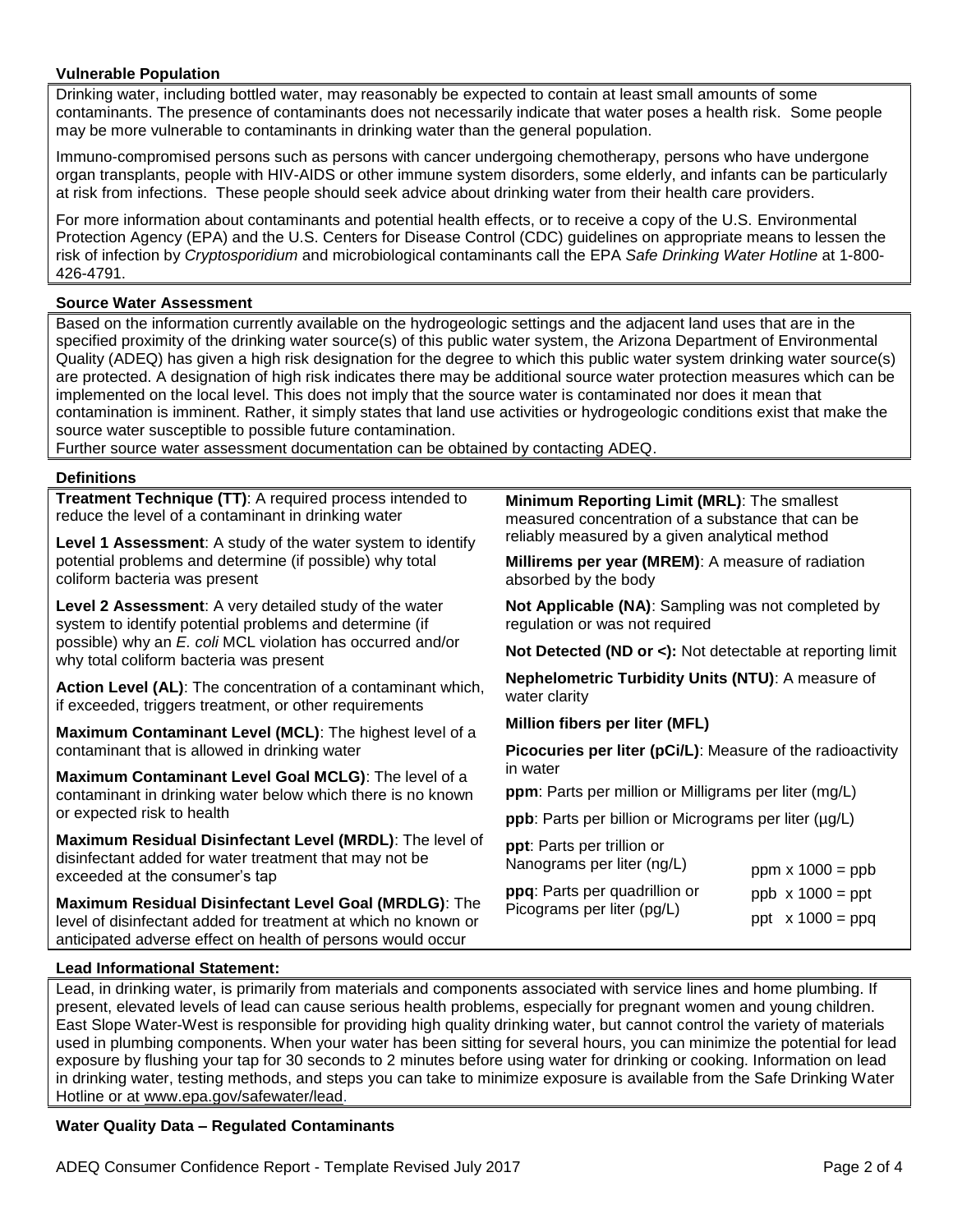| <b>Microbiological (RTCR)</b>                                                                                                                                                                                                                                                                                                                                                                                                                                                                                                                                                                                                                                                                                                                                                                                                                                                                                                                   | <b>TT</b><br><b>Violation</b><br>Y or N  | Number of<br><b>Positive</b><br><b>Samples</b>                                                 | <b>Positive</b><br>Sample(s)<br>Month & Year     | <b>MCL</b>  | <b>MCLG</b>    |                                         | <b>Likely Source of Contamination</b>                                                                                                 |
|-------------------------------------------------------------------------------------------------------------------------------------------------------------------------------------------------------------------------------------------------------------------------------------------------------------------------------------------------------------------------------------------------------------------------------------------------------------------------------------------------------------------------------------------------------------------------------------------------------------------------------------------------------------------------------------------------------------------------------------------------------------------------------------------------------------------------------------------------------------------------------------------------------------------------------------------------|------------------------------------------|------------------------------------------------------------------------------------------------|--------------------------------------------------|-------------|----------------|-----------------------------------------|---------------------------------------------------------------------------------------------------------------------------------------|
| E. Coli                                                                                                                                                                                                                                                                                                                                                                                                                                                                                                                                                                                                                                                                                                                                                                                                                                                                                                                                         | N                                        | 0                                                                                              | 0                                                | 0           | $\mathbf 0$    | Human and animal fecal waste            |                                                                                                                                       |
| <b>Fecal Indicator</b><br>(From GWR source)<br>(coliphage, enterococci and/or E. coli)                                                                                                                                                                                                                                                                                                                                                                                                                                                                                                                                                                                                                                                                                                                                                                                                                                                          | N                                        | 0                                                                                              | 0                                                | 0           | $\Omega$       | Human and animal fecal waste            |                                                                                                                                       |
| <sup>1</sup> Total organic carbon (TOC) has no health effects. However, total organic carbon provides a medium for the formation of disinfection byproducts.<br>These byproducts include trihalomethanes (THM) and haloacetic acids (HAA). Drinking water containing these byproducts in excess of the MCL may lead<br>to adverse health effects, liver, or kidney problems, or nervous system effects, and may lead to an increased risk of getting cancer.<br><sup>2</sup> Turbidity is a measure of the cloudiness of water and is an indication of the effectiveness of our filtration system. We monitor it because it is a good                                                                                                                                                                                                                                                                                                           |                                          |                                                                                                |                                                  |             |                |                                         |                                                                                                                                       |
| indicator of the quality of water. High turbidity can hinder the effectiveness of disinfectants. Turbidity has no health effects. However, turbidity can interfere<br>with disinfection and provide a medium for microbial growth. Turbidity may indicate the presence of disease-causing organisms. These organisms include<br>bacteria, viruses, and parasites that can cause symptoms such as nausea, cramps, diarrhea, and associated headaches.                                                                                                                                                                                                                                                                                                                                                                                                                                                                                            |                                          |                                                                                                |                                                  |             |                |                                         |                                                                                                                                       |
| <b>Disinfectants</b>                                                                                                                                                                                                                                                                                                                                                                                                                                                                                                                                                                                                                                                                                                                                                                                                                                                                                                                            | <b>MCL</b><br><b>Violation</b><br>Y or N | Running<br><b>Annual Average</b><br>(RAA)                                                      | Range of All<br><b>Samples</b><br>(Low-High)     | <b>MRDL</b> | <b>MRDLG</b>   | <b>Sample</b><br>Month<br>& Year        | <b>Likely Source of</b><br>Contamination                                                                                              |
| Chlorine/Chloramine (ppm)                                                                                                                                                                                                                                                                                                                                                                                                                                                                                                                                                                                                                                                                                                                                                                                                                                                                                                                       | N                                        | 0.29 ppm                                                                                       | $0.09 - 0.43$ ppb                                | 4           | $\mathbf 0$    | 12/2019                                 | Water additive used to control<br>microbes                                                                                            |
| <b>Disinfection By-Products</b>                                                                                                                                                                                                                                                                                                                                                                                                                                                                                                                                                                                                                                                                                                                                                                                                                                                                                                                 | MCL<br><b>Violation</b><br>Y or N        | Running<br><b>Annual Average</b><br>(RAA) OR<br><b>Highest Level</b><br><b>Detected</b>        | Range of All<br><b>Samples</b><br>(Low-High)     | <b>MCL</b>  | <b>MCLG</b>    | <b>Sample</b><br>Month<br>& Year        | <b>Likely Source of</b><br><b>Contamination</b>                                                                                       |
| <b>Total Trihalomethanes (TTHM) (ppb)</b>                                                                                                                                                                                                                                                                                                                                                                                                                                                                                                                                                                                                                                                                                                                                                                                                                                                                                                       | N                                        | 2.4 ppb                                                                                        | $< 5 - 2.4$ ppb                                  | 80          | N/A            | 07/2019                                 | Byproduct of drinking water<br>disinfection                                                                                           |
| Lead & Copper                                                                                                                                                                                                                                                                                                                                                                                                                                                                                                                                                                                                                                                                                                                                                                                                                                                                                                                                   | <b>MCL</b><br>Violation<br>Y or N        | 90 <sup>th</sup> Percentile                                                                    | Number of<br><b>Samples</b><br><b>Exceeds AL</b> | <b>AL</b>   | <b>ALG</b>     | <b>Sample</b><br><b>Month</b><br>& Year | <b>Likely Source of</b><br><b>Contamination</b>                                                                                       |
| Copper (ppm)                                                                                                                                                                                                                                                                                                                                                                                                                                                                                                                                                                                                                                                                                                                                                                                                                                                                                                                                    | N                                        | .089 ppm                                                                                       | 0                                                | 1.3         | 1.3            | 09/2019                                 | Corrosion of household<br>plumbing systems; erosion of<br>natural deposits                                                            |
| Lead (ppb)                                                                                                                                                                                                                                                                                                                                                                                                                                                                                                                                                                                                                                                                                                                                                                                                                                                                                                                                      | N                                        | $3.9$ ppb                                                                                      | 0                                                | 15          | $\mathbf 0$    | 09/2019                                 | Corrosion of household<br>plumbing systems; erosion of<br>natural deposits                                                            |
| <b>Radionuclides</b>                                                                                                                                                                                                                                                                                                                                                                                                                                                                                                                                                                                                                                                                                                                                                                                                                                                                                                                            | <b>MCL</b><br><b>Violation</b><br>Y or N | <b>Running</b><br><b>Annual Average</b><br>(RAA) OR<br><b>Highest Level</b><br><b>Detected</b> | Range of All<br><b>Samples</b><br>(Low-High)     | <b>MCL</b>  | <b>MCLG</b>    | Sample<br>Month<br>& Year               | <b>Likely Source of</b><br>Contamination                                                                                              |
| Alpha Emitters (pCi/L)<br>(This is Gross Alpha 4000)                                                                                                                                                                                                                                                                                                                                                                                                                                                                                                                                                                                                                                                                                                                                                                                                                                                                                            | N                                        | $12 \overline{ }$                                                                              | $4.2 - 12$                                       | 15          | 0              | 02/2017                                 | Erosion of natural deposits                                                                                                           |
| <b>Inorganic Chemicals</b><br>(IOC)                                                                                                                                                                                                                                                                                                                                                                                                                                                                                                                                                                                                                                                                                                                                                                                                                                                                                                             | <b>MCL</b><br><b>Violation</b><br>Y or N | Running<br><b>Annual Average</b><br>(RAA) <u>OR</u><br><b>Highest Level</b><br><b>Detected</b> | Range of All<br><b>Samples</b><br>(Low-High)     | <b>MCL</b>  | <b>MCLG</b>    | <b>Sample</b><br>Month<br>& Year        | <b>Likely Source of</b><br>Contamination                                                                                              |
| Barium (ppm)                                                                                                                                                                                                                                                                                                                                                                                                                                                                                                                                                                                                                                                                                                                                                                                                                                                                                                                                    | N                                        | 0.78 ppm                                                                                       | 0.53-0.78 ppm                                    | 2           | $\overline{2}$ | 01/2014                                 | Discharge of drilling wastes;<br>discharge from metal<br>refineries; Erosion of natural<br>deposits                                   |
| Fluoride (ppm)                                                                                                                                                                                                                                                                                                                                                                                                                                                                                                                                                                                                                                                                                                                                                                                                                                                                                                                                  | N                                        | 0.39 ppm                                                                                       | 0.096-0.39<br>ppm                                | 4           | 4              | 01/2014                                 | Erosion of natural deposits;<br>water additive which<br>promotes strong teeth;<br>discharge from fertilizer and<br>aluminum factories |
| Mercury (ppb)                                                                                                                                                                                                                                                                                                                                                                                                                                                                                                                                                                                                                                                                                                                                                                                                                                                                                                                                   | N                                        | $0.52$ ppb                                                                                     | $< 0.2 - 0.52$ ppb                               | 2           | $\overline{2}$ | 01/2014                                 | Erosion of natural deposits;<br>Discharge from refineries and<br>factories; Runoff from landfills<br>and cropland.                    |
| Nitrate <sup>2</sup> (ppm)                                                                                                                                                                                                                                                                                                                                                                                                                                                                                                                                                                                                                                                                                                                                                                                                                                                                                                                      | N                                        | 3.3 ppm                                                                                        | $0.11 - 3.3$ ppm                                 | 10          | 10             | 11/2019                                 | Runoff from fertilizer use;<br>leaching from septic tanks.<br>sewage; erosion of natural<br>deposits                                  |
| Sodium (ppm)                                                                                                                                                                                                                                                                                                                                                                                                                                                                                                                                                                                                                                                                                                                                                                                                                                                                                                                                    | N                                        | 22 ppm                                                                                         | 6.5-22 ppm                                       | N/A         | N/A            | 02/2018                                 | Erosion of natural deposits                                                                                                           |
| Arsenic is a mineral known to cause cancer in humans at high concentration and is linked to other health effects, such as skin damage and circulatory<br>problems. If arsenic is less than or equal to the MCL, your drinking water meets EPA's standards. EPA's standard balances the current understanding of<br>arsenic's possible health effects against the costs of removing arsenic from drinking water, and continues to research the health effects of low levels of<br>arsenic.<br><sup>2</sup> Nitrate in drinking water at levels above 10 ppm is a health risk for infants of less than six months of age. High nitrate levels in drinking water can cause<br>"blue baby syndrome." Nitrate levels may rise quickly for short periods of time because of rainfall or agricultural activity. If you are caring for an infant, and<br>detected nitrate levels are above 5 ppm, you should ask advice from your health care provider. |                                          |                                                                                                |                                                  |             |                |                                         |                                                                                                                                       |

# **Violation Summary (for MCL, MRDL, AL, TT, or Monitoring & Reporting Requirement)**

| <b>Violation Type</b> | <b>Explanation, Health Effects</b> | <b>Time Period</b> | <b>Corrective Actions</b> |
|-----------------------|------------------------------------|--------------------|---------------------------|
|                       |                                    |                    |                           |